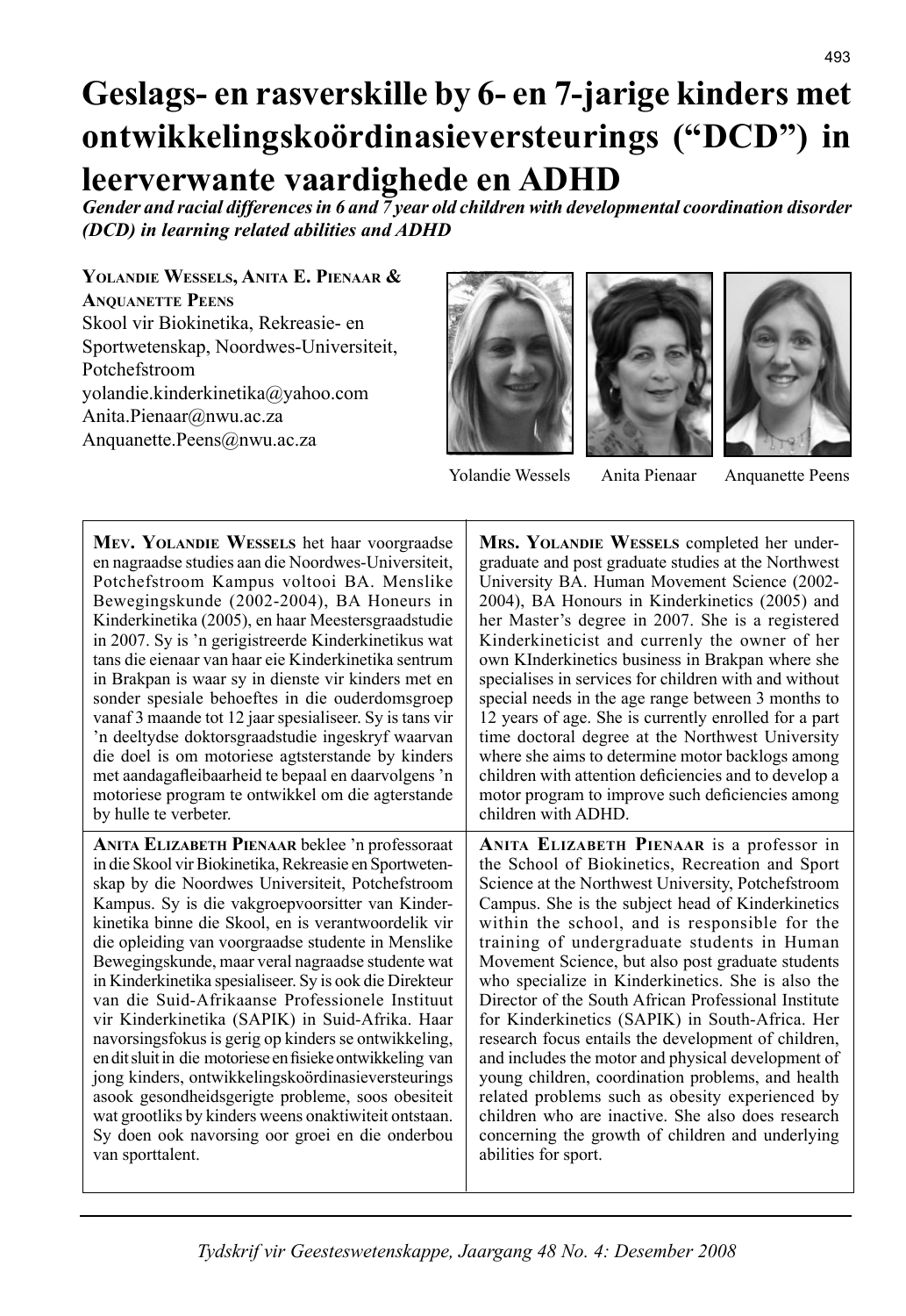**DR. ANQUANETTE PEENS** was die Kinderkinetika Sentrumbestuurder van die Noordwes-Universiteit vir 2 jaar (2003-2005), waarna sy as 'n senior lektor in die Skool vir Biokinetika, Rekreasie en Sportwewetenskap by die Noordwes-Universiteit, Potchefstroom Kampus vanaf 2006 tot 2008 werksaam was. Sy was gedurende die tydperk verantwoordelik vir die opleiding van voorgraadse studente in Menslike Bewegingskunde, maar veral nagraadse studente wat in Kinderkinetika spesialiseer. Haar navorsingsfokus is gerig op die motoriese en fisieke ontwikkeling van babas en jong kinders, maar veral kinders met ontwikkelingskoördinasieversteurings (DCD). Sy is tans swanger met haar tweede baba en het die akademie in julie 2008 verlaat om al haar aandag aan haar kinders te kan wy.

**DR. ANQUANETTE PEENS** is a registered Kinderkineticist and she was the manager of the Kinderkinetics Centre of the Northwest University for 2 years (2003-2005), after which she was appointed as a senior lecturer in the School of Biokinetics, Recreation and Sport Science of the Northwest University, Potchefstroom Campus (2006-2008). She was responsible for the training of undergraduate students in Human Movement Science, but also post graduate students who specialize in Kinderkinetics. Her research focus entails the motor and physical development of babies and young children, but also children with developmental coordination disorders (DCD). She is currently pregnant with her second child and left her job at the University at the end of July 2008 to raise her children.

#### **ABSTRACT**

#### *Gender and racial differences in 6 and 7 year old children with developmental coordination disorder (DCD) in learning related abilities and ADHD*

*Early childhood is regarded as a unique period of a child's life, as this is a time in which they develop physically, emotionally, intellectually and socially. Proper development of fundamental motor skills are therefore important during this period as it forms essential building blocks for more complex motor skills and perceptual motor development, while it is also a critical part of a young child's school readiness make-up. Research findings report co-morbidity between problems such* as Developmental Coordination Disorder (DCD), learning related problems and Attention Deficit *Hyperactivity Disorder (ADHD), and also that problems such as these interfere with the sound*  development of a significant percentage of school children (Sugden & Sugden, 1991:329; Missiuna, *1994:227; Winnick, 2005:195). South Africa has a diverse population including different racial groups. Adding to this complexity, people in this country come from different economical backgrounds which may impede on the stimulation young children receive before they enter the formal school system. Although differences in the motor development of children from different racial groups are reported in the literature, few research findings with regard to coordination difficulties, learning related problems and ADHD differences among children from different racial groups are found in the literature. Gender differences are reported, indicating boys to experience more problems compared to girls with DCD (ratio 2-3:1); learning related problems (3-15 times) and ADHD (ratio 2-9:1). A study by Pienaar (2005:322) indicates that Black and Coloured children between the ages of 10*  and 12 years had higher percentages of problems in fine motor skills compared to White and Indian *children, while White boys and Indian girls had more ball skill problems compared to Black and Coloured children. No literature could however be found regarding racial differences for ADHD and learning related problems among school beginners with DCD. The aim of the study was therefore to determine whether gender and racial differences exist between school beginners in the age group 6 to 7 years diagnosed with DCD with regard to ADHD and learning-related problems. Ninetynine (N=99) learners were identified, randomly and proportionally representative of various ethnic groups [White (n = 37), Black (n = 50) and Coloured (n = 12)], and evaluated with the Movement Assessment Battery for Children (MABC), Aptitude Test for School Beginners Test Battery (ASB),*  Taylor Hyperactivity Checklist and the Modified Conner's Abbreviated Teacher questionnaire through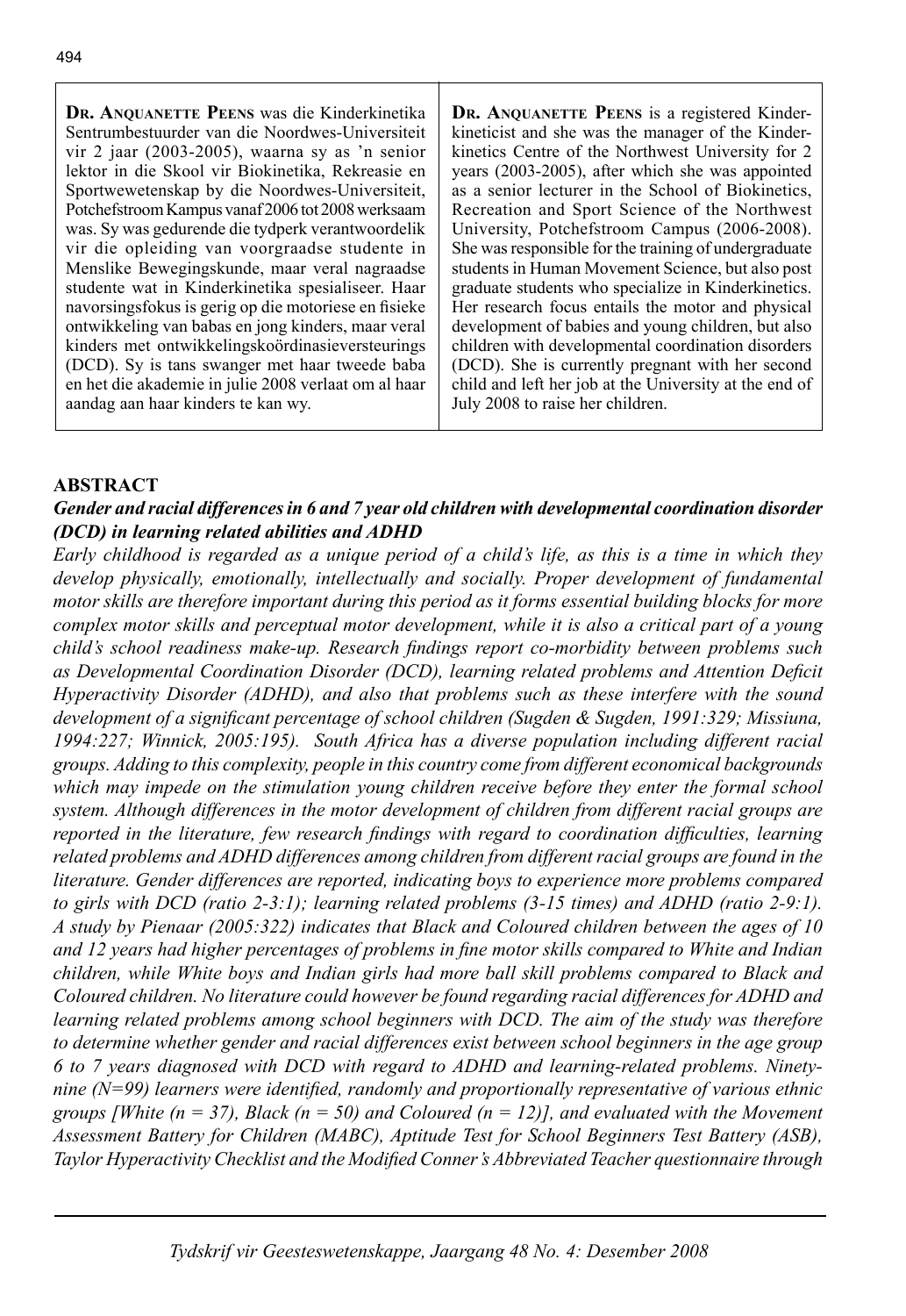*which a combined ADHD total was obtained. The learning-related skills (determined with the ASB) of boys (n = 47) and girls (n = 52) who were classified by the MABC as DCD (< 15e percentile) were compared with those of boys and girls without DCD by means of t-testing (p< 0.05, StatSoft,*  2006). The results indicate a non-significant gender interaction between DCD and learning-related *problems, although gender differences with regard to the ADHD total and one sub-item of the ASB, namely coordination, was found. An ANOVA followed by a Tuckey post hoc analysis indicated the numerical skills of Black children with coordination problems were significantly poorer than White and Coloured children, while their verbal comprehension skills and their ASB total only differed signifi cantly from White children. It can be concluded that boys and girls diagnosed with DCD do not differ much regarding learning related problems (boys only tested poorer in coordination skills than girls). Boys with DCD, however, experienced significantly more attention related problems once diagnosed with DCD. The racial groups also did not differ much, although difficulties pointing to numerical and verbal comprehension problems among young Black children were indicated by the results. Although more research is needed to back up the findings of this study, it is necessary to address the differences found, especially those which are substantiated by other research findings. Most of the identified differences need to be addressed by teachers in the pre-school years, and motor intervention programmes during this period could be very effective in addressing problems such as coordination and attention difficulties (especially for the boys), and perceptual motor activities (for numeric and verbal comprehension) among Black children who show motor backlogs.* 

- **KEY WORDS:** Learning difficulties, DCD, gender, ADHD, coordinatiion, motor development, children, school readiness, race, ethnic, attention, hyperactivity
- **TREFWOORDE:** Leerprobleme, DCD, geslag, ADHD, koördinasie, motoriese ontwikkeling, kinders, skoolgereedheid, ras, etnisiteit, aandag, hiperaktiwiteit

# **OPSOMMING**

Suid-Afrika het 'n diverse bevolkingsamestelling wat verteenwoordiging van verskillende rasgroepe insluit. Hierdie diversiteit word gekompliseer deur wisselende ekonomiese omstandighede wat stimulasie van jong kinders voordat hulle skool toe gaan kan beïnvloed. Koördinasieagterstande op 'n jong ouderdom word in verband gebring met leer- en aandagtekortprobleme wat met die ontwikkeling van jong kinders kan inmeng. Die doel van die studie was om te bepaal of geslags- en rasverskille ten op sigte van leerverwante vaardighede en ADHD by 6-7-jarige skoolbeginners voorkom wat met ontwikkelingskoordinasieversteurings (DCD) geïdentifiseer is. Nege-en-negentig leerders (N=99) is ewekansig vir die studie geselekteer wat die verskillende rasgroepe proporsioneel verteenwoordig het [Wit (n = 37), Swart (n = 50) en Kleurling (n = 12)]. Die Movement Assessment Battery for Children (MABC), Aptitude Test for School Beginners Test Battery (ASB), Taylor Hyperactivity Checklist en Modified Conner's Abbreviated Teacher vraelyste is gebruik om die groep te evalueer. Die resultate het 'n nie-betekenisvolle geslagsinteraksie tussen DCD (MABC totaal < 15e persentiel) en leerverwante vaardighede aangedui (p>0.05), alhoewel een subitem, naamlik koördinasie en die ADHD totaal wel geslagsverskille uitgewys het. 'n Variansie analise (ANOVA) opgevolg met 'n Tuckey post hoc toets het aangedui dat numeriese en verbale begripvaardighede deur ras beïnvloed word. Identifisering van motoriese ontwikkelingsagterstande en aanbieding van motoriese ontwikkelingsprogramme kan as voorkomende strategieë by voorskoolse kinders aangewend word om diè probleme te voorkom.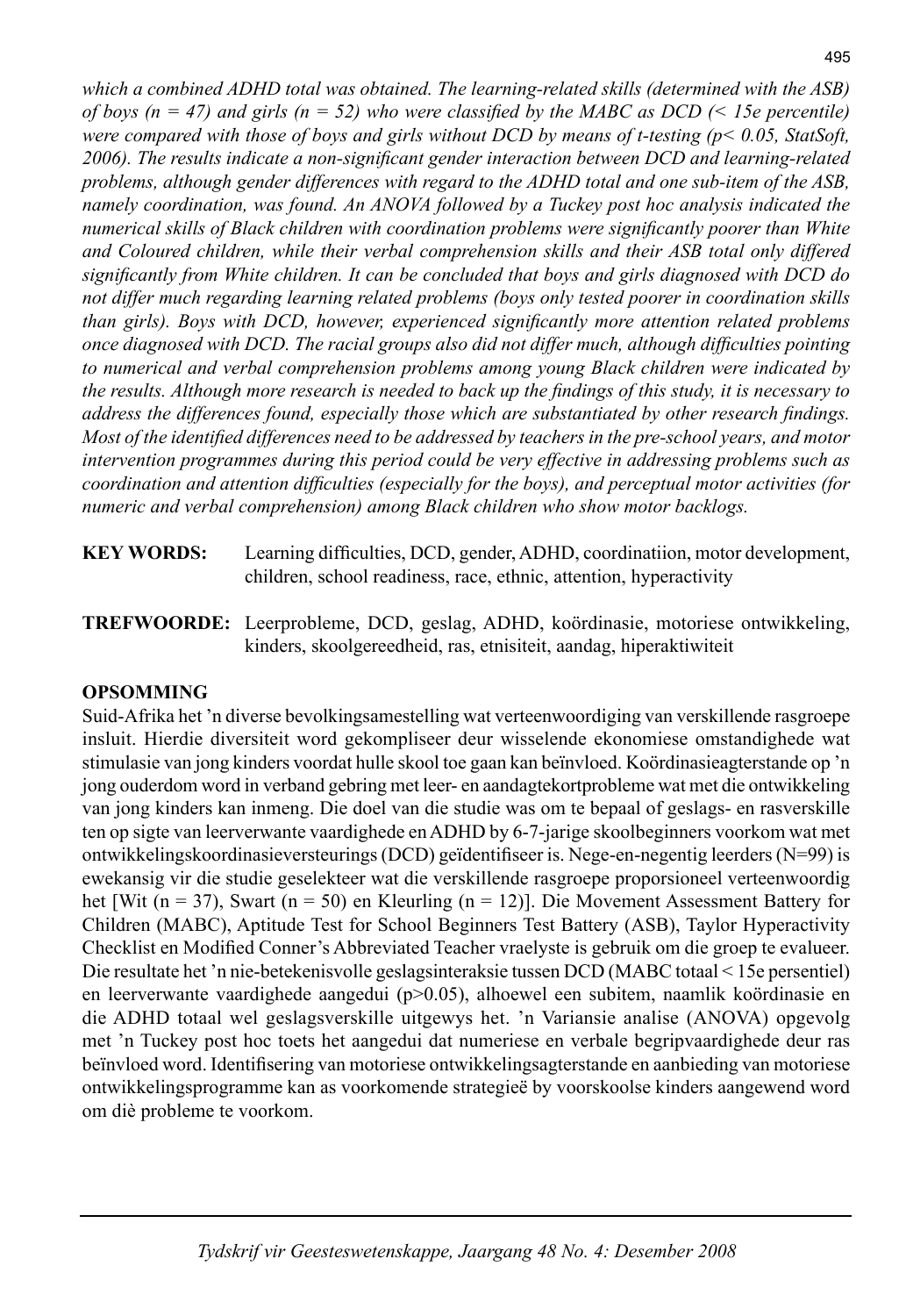#### **INLEIDING**

Ontwikkelingskoördinasieversteuring (DCD), leerverwante probleme en aandagtekorthiperaktiwiteitsindroom (ATHS) (die Engelse afkorting ADHD is alombekend en word deurgaans verder gebruik) blyk volgens navorsers wesenlike probleme by skoolgaande kinders te wees (Sugden & Sugden, 1991:329; Missiuna,1994:227; APA, 2000:90; Winnick, 2005:195). Hierdie kondisies toon ook 'n interverwantskap met mekaar (Kaplan et al., 1998:486; Kaplan et al., 2001:558; Dewey et al., 2002:914). Studies dui in dié verband aan dat kinders wat met DCD geïdentifiseer word met leerprobleme kan sukkel asook simptome van aandagafleibaarheid kan toon.

 Gelagsverskille met betrekking tot hierdie verskillende kondisies word in die literatuur gerapporteer. Wat DCD betref, dui die meeste literatuurbevindinge aan dat meer seuns as dogters motoriese agterstande toon (Sugden & Sugden, 1991:329; Missiuna, 1994:227), en 'n verhouding van 2-3:1 word meestal gedokumenteer (Sugden & Sugden, 1991:329), terwyl Macintyre en McVitty (2004:130) 'n verhouding van 4:1 aandui. Daar word ook aangedui dat seuns beter met balvaardighede en in aktiwiteite wat krag en spoed vereis vaar, soos hardloop, spring en gooi, terwyl dogters beter vaar met die natrek van figure, balansaktiwiteite en ritmiese vermoëns soos huppel en hop (Malina & Bouchard, 1991:189; Causgrove Dunn & Watkinson, 1994:275; Lefebvre & Reid, 1998:301).

 Wat geslagsverwante tendense met betrekking tot leerverwante probleme betref, word die insidensie ook hoër by seuns as by dogters gerapporteer (3–15 keer) (Jenkins, 1997:146). Dogters met leerprobleme vaar volgens Vogel (1990:50) beter in spelling, skryf- en visueel-motoriese vaardighede, terwyl dit blyk dat seuns met leerprobleme beter in wiskundige vaardighede presteer (Vogel, 1990:50). Pienaar (2005:89) bevestig ook dat 70%-90% van die populasie met spesifieke leerprobleme manlik is, terwyl die American Psychiatric Association (APA) (2000:52) aantoon dat 60%-80% van die individue wat leesprobleme ondervind, manlik is.

 Soos leerverwante probleme en DCD, blyk ADHD ook meer gereeld by seuns as by dogters voor te kom, met 'n seun-tot-dogters verhouding van tussen 2:1 en 9:1 (APA, 1994:90; Macintyre & McVitty, 2004:130; Winnick, 2005:194). In teenstelling hiermee beweer sommige navorsers egter dat dogters met ADHD onder geïdentifiseer word en dat die waardes nader aan dié van seuns is of selfs gelyk daaraan kan wees (Macintyre & McVitty, 2004:130; Winnick, 2005:194).

 Wat rasverskille met betrekking tot koördinasieprobleme, ADHD en leerverwante probleme betref, is relatief min studies gerapporteer. 'n Studie deur Pienaar (2005:322) met betrekking tot DCD het in hierdie verband aangedui dat Swart en Kleurlingkinders tussen 10 en 12 jaar die hoogste persentasie probleme met fynmotoriese vaardighede toon, terwyl probleme met balverwante vaardighede die hoogste by wit seuns en Indiërdogters was (Pienaar, 2005:322). Geen studies kon egter gevind word waarin ADHD en leerverwante vaardighede by skoolbeginners in verskillende rasgroepe vergelyk is nie.

 Uit die bestaande literatuurbevindinge blyk dit dat meer seuns as dogters met DCD gediagnoseer word, leerverwante probleme ervaar en ADHD toon, maar dat soortgelyke verbande nog nie by verskillende rasgroepe ondersoek is nie. Uit die literatuur is dit ook duidelik dat daar verbande tussen DCD, leerverwante probleme en ADHD aangeteken is (Kaplan et al., 1998:486; Kaplan et al., 2001:558; Dewey et al., 2002:914). Suid-Afrika het 'n baie diverse bevolkingsamestelling, en dié diversiteit word verder gekompliseer met eerste en derde wêreldse omstandighede waarin jong kinders in die land moet ontwikkel en grootword. Met hierdie studie wil bepaal word of daar geslagsen rasverskille by skoolbeginners wat reeds met motoriese ontwikkelingsagterstande geïdentifiseer is, sal voorkom, wat aandag in die vorm van voorkomende strategieë noodsaak.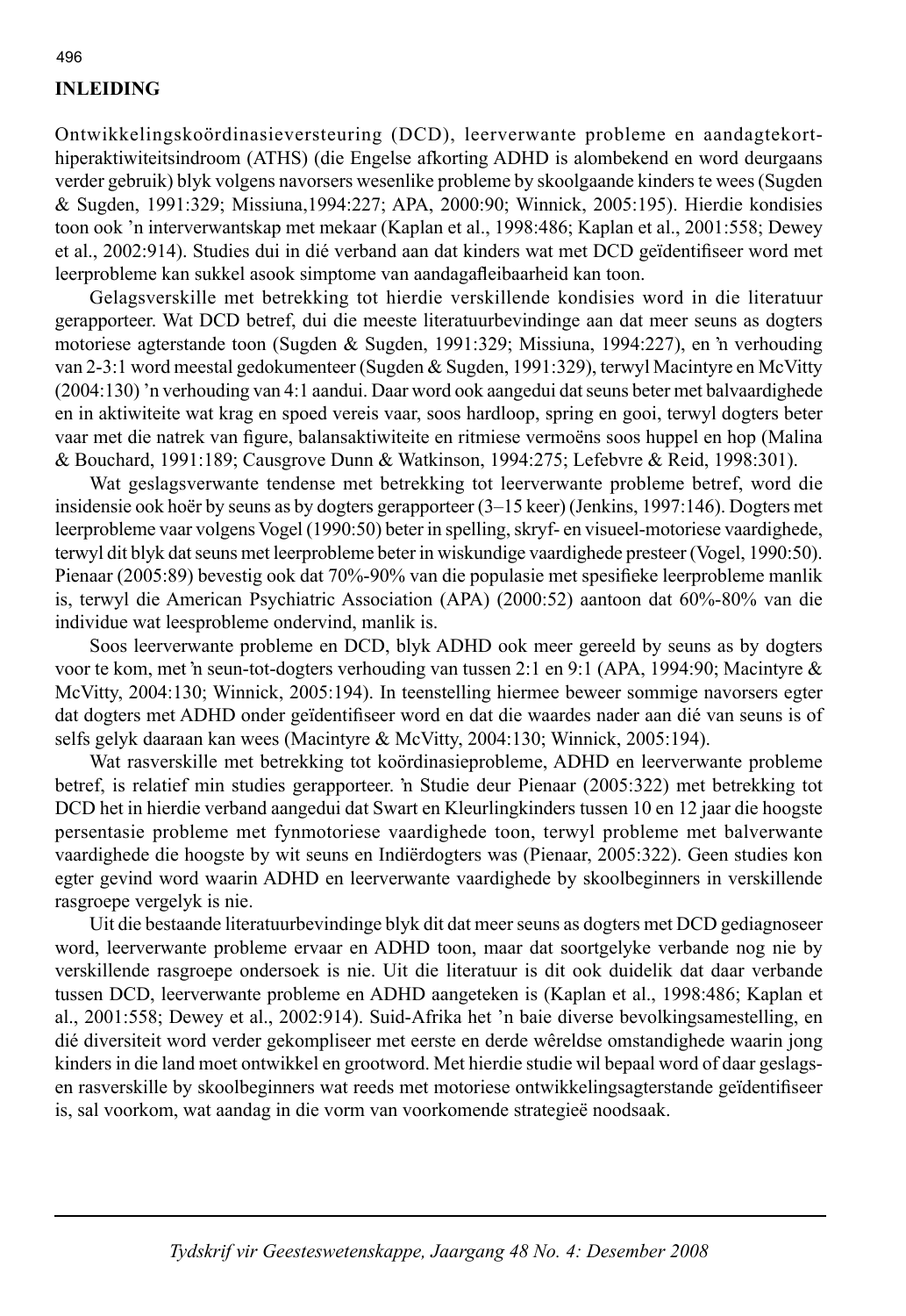#### **METODE**

#### **Ondersoekgroep**

Opnames is deur middel van 'n eenmalige dwarsdeursnitopname in Potchefstroom in die Noordwes-Provinsie van Suid-Afrika tydens skoolure gedoen. Twee graad een-klasse uit elk van die drie geselekteerde laerskole in Potchefstroom is ewekansig geselekteer om aan die studie deel te neem. Uit hierdie groep is 99 kinders [seuns (n = 47); dogters (n = 52)] tussen die ouderdomme 6 en 7 jaar (gemiddelde ouderdom = 83.33 maande) vir die navorsingsprojek geïdentifi seer. Die verspreiding van die proefpersone wat binne die verskillende bevolkingsgroepe geïdentifi seer is en wat proporsioneel in die steekproef verteenwoordig word, is 37 wit, 50 swart en 12 Kleurlingkinders. Die skole wat gekies is vir die studie verteenwoordig kinders van verskillende rasgroepe uit lae sowel as middel en hoër sosio-ekonomiese omstandighede, en daar kan aanvaar word dat die groep 'n goeie verspreiding binne hierdie omstandighede verteenwoordig het. Etiese goedkeuring vir die studie is deur die etiekkomitee (No. 06M04) van die Noordwes-Universiteit, Potchefstroomkampus, verleen, en ingeligte toestemming is van die ouers van elke proefpersoon verkry. Kinders wie se ouers toestemming verleen het dat hulle aan die studie mag deelneem, is ten opsigte van DCD, leerverwante probleme en ADHD geëvalueer. Al die kinders wat met DCD gediagnoseer is, het die eksperimentele groep gevorm, terwyl die kinders sonder DCD die kontrolegroep gevorm het.

# **Meetinstrumente**

# *Movement Assessment Battery for Children (MABC)*

Die meetinstrument wat in hierdie studie gebruik is om die kinders se motoriese ontwikkelingstatus te bepaal, is die Movement Assessment Battery for Children (MABC)–toetsbattery wat deur Henderson en Sugden (1992) vir gebruik op 4- tot 12-jariges ontwikkel is en wat goeie geldigheid toon (Leemrijse et al., 1999:37). Die MABC meet fynspiervaardighede (FV) (drie toetsitems), balvaardighede (BV) (twee toetsitems) sowel as statiese en dinamiese balansvaardighede (BLV) (drie toetsitems) wat afsonderlik in subafdelings sowel as gesamentlik in 'n totale DCD-punt bereken kan word. Die toets is 'n normgebaseerde meetinstrument wat kinders op en onder die vyfde persentiel as 'n kind met DCD van 'n ernstige aard klassifiseer wat remediëring benodig. Wanneer 'n kind tussen die vyfde en vyftiende persentiel geklassifiseer word, word hy as 'n risikogeval vir DCD aangedui en word remediëring moontlik benodig. Beide persentiele, dit wil sê die vyfde en die vyftiende, sal in hierdie studie gebruik word om 'n proefpersoon in die DCD-groep te klassifiseer. 'n Laer telling by sowel die MABC-totaal en sy drie subskale dui op 'n beter prestasie; dus hoe laer die telling wat behaal is, hoe beter het die persoon in die toetsitems gevaar. Die onderskeie toetsitems van die MABC is deur opgeleide Kinderkinetici afgeneem. Vir die doeleindes van die studie is kinders met matige en ernstige DCD in een groep gegroepeer.

# *The Aptitude Test for School Beginners (ASB)*

Die meetinstrument wat in hierdie studie gebruik is om die kinders se skoolgereedheidsvlak te toets, is die "Aptitude Test for School Beginners"-toetsbattery wat deur Olivier en Swart (1996) saamgestel is. Die ASB-toets is 'n norm-gebaseerde meetinstrument en bestaan uit agt subitems wat persepsie, ruimtelike oriëntasie, beredenering, numeriese vermoë, koördinasie, gestalt, geheue en verbale begrip insluit. Die punte wat behaal word, word verwerk na 'n standaardpunt wat wissel tussen 1 (wat op 'n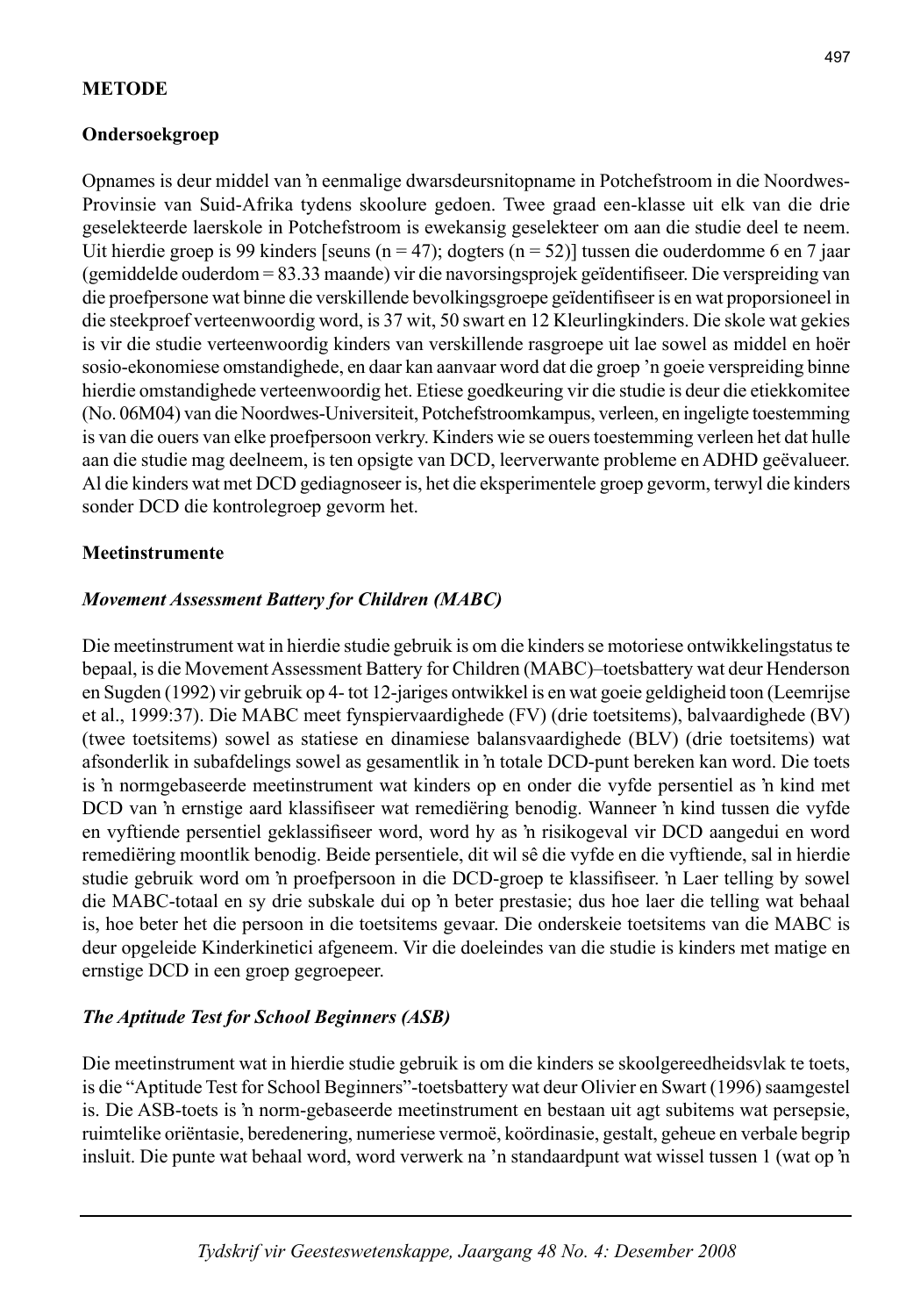# swak gradering dui) en 5 (wat op 'n uitstekende gradering dui). Die toets bepaal spesifiek die kind se leesouderdom, wiskundige ouderdom sowel as die teken van 'n persoon (draw-a-person – DAP) (vir emosionele aanduiders). Die doel van die ASB-toetsbattery is om 'n differensiasiebeeld van sekere bekwaamhede van skoolbeginners te verkry. Die ASB toets is gestandardiseer op 'n ewekansige steekproef bestaande uit kinders van nege verskillende tale, en betroubaarheidswaardes vir die onderskeie subskale word in tabel 6.1 van die ASB-handleiding gerapporteer wat tussen .74 en .93. wissel Olivier en Swart (1996:40). 'n Cronbach-alfawaarde is bepaal vir die huidige studie wat 'n betroubaarheidskoëffisient vir die totaaltelling van .80 getoon het, en wat gevolglik goed vergelyk met die gerapporteerde betroubaarheidswaardes van ASB. Die proefpersone is aan die ASB-toetsbattery onderwerp, terwyl opgeleide Kinderkinetici toegesien het dat die toetsings korrek voltooi word. Die vertolking van die resultate van die ASB is deur 'n sielkundige uitgevoer.

# *Die Taylor Hiperaktiwiteit Graderingslys*

Die Taylor Hiperaktiwiteit Graderingslys wat deur Lowenberg en Lucas (1999) ontwerp is, is 'n een-entwintig–item-vraelys wat ontwerp is om kinders se gedragspatrone met betrekking tot hiperaktiwiteit te bepaal. Die vraelys kan as riglyn aangelê word om vas te stel of kinders wel sekere simptome van ADD/ADHD toon. Die onderwyser is gevra om die vraelys ten opsigte van elke kind te voltooi. Sy moes 'n kruisie (X) in die toepaslike kolom trek om aan te toon wat die kind se tipiese gedrag is, byvoorbeeld [neig kind meer na 'n Stil persoon (A), toon die kind absoluut geen neiging ten opsigte van laasgenoemde nie (B), of is die kind 'n praterige en raserige persoon (C)]. Die gedragspatroon word geëvalueer terwyl die kind nie bewus is daarvan dat hy dopgehou, gehelp of gehinder word nie; wanneer die kind nie televisie kyk of voor 'n rekenaarskerm sit nie; geen medikasie neem of 'n dieet vir die gedrag volg nie. Die somtotaal van die gradering word bepaal deur die som van die items in kolom B plus twee maal die som van die items in kolom C. Geen totaal word vir kolom A bereken nie. Hoe hoër die kind se totaal (meer as 21 punte), hoe meer kenmerke van ADHD kom voor, en hoe ernstiger word die graad van ADHD, met 'n maksimum punt van 42 wat behaal kan word. Die vertolking van die resultate van die Taylor Hiperaktiwiteit Graderingslys is onder toesig van 'n sielkundige uitgevoer.

# *Modified Conner's abbreviated teacher (Kontrolelys vir Aandagafleibaarheid)*

Die "Modified Conner's abbreviated teacher" is 'n veertien-item-vraelys wat deur Lowenberg en Lucas (1999) beskryf is om aan te dui of die kind aandagafleibaar is. Die onderwyseres is gevra om die vraelys ten opsigte van elke kind te voltooi. Sy moes aandui watter stelling die toepaslikste is ten opsigte van die kind deur "nooit" tot "baie gereeld" te antwoord. Die veertien items word gesamentlik as 'n globale aandagafleibaarheidswaarde met 'n maksimum totaal van 14 bereken. Die vertolking van die resultate van die Modified Conner's abbreviated teacher is onder toesig van opgeleide Kinderkinetici uitgevoer.

# *ADHD*

'n Gesamentlike ADHD-totaal is verkry deur die Taylor Hiperaktiwiteit Graderingslys en die "Modified Conner's abbreviated teacher" se totale punte bymekaar te tel, waar 'n maksimum totaal van 56 die hoogste punt is wat die proefpersoon kon behaal.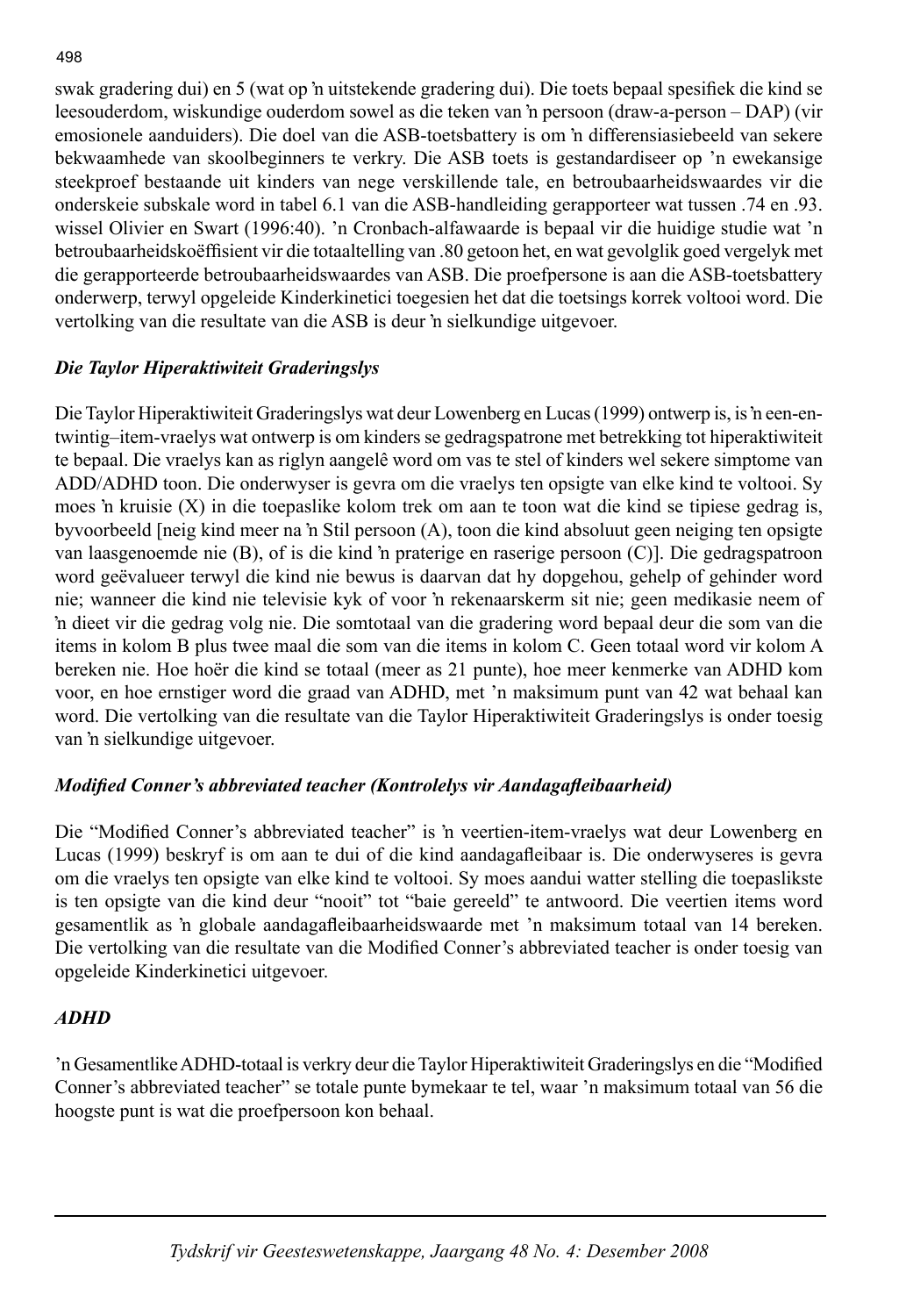#### **Statistiese Prosedure**

Vir die dataverwerking is die "Statistica for Windows 2006" StatSoft–rekenaarprogrampakket wat op die Noordwes-Universiteit-netwerk beskikbaar is, gebruik. Data is eerstens vir beskrywende doeleindes aan die hand van rekenkundige gemiddeldes ( ) en standaardafwykings (sa) ontleed (StatSoft, 2006). 'n Drie-rigting variansieanalise is eerstens uitgevoer om die interaksie van kinders met 'n DCD-status met die ASB-totaal, ADHD en MABC-klassifikasie te bepaal, asook of daar betekenisvolle effekte ten opsigte van geslag en ras voorgekom het. Afhanklike t-toetsing is gebruik om geslagsverskille te ontleed, waar  $p = 0.05$  gebruik is as 'n betekenisvolle verskil tussen die geslagte. Praktiese betekenisvolheid van die verskille is aan die hand van effekgroottes bereken (EG) wat tussen die geslagte gevind is, is bereken deur die gemiddelde verskil ( ) tussen die twee geslagte deur die grootste standaardafwyking (sa) te deel, soos deur Cohen (1988) en Steyn (1999) aanbeveel. Cohen (1988) het die volgende riglyne vir die interpretasie van praktiese betekenisvolheid neergelê, naamlik  $EG = 0.2$  (klein effek);  $EG = 0.5$  (medium effek) en  $EG = 0.8$  (groot effek). 'n Variansie-ontleding (ANOVA) met 'n Tukey post hoc-analise is verder uitgevoer om rasverskille te ontleed.

# **RESULTATE**

Die doel van die studie is om moontlike verbande tussen DCD, leerverwante probleme en ADHD by die onderskeie geslagte en rasse te ontleed; derhalwe sal die resultate eerstens beskryf word vanuit 'n verdeling van die kinders in drie groepe, naamlik dié sonder DCD, dié met matige DCD (risikogevalle) en dié met ernstige DCD (wat remediëring benodig). Tabel 1 dui die beskrywende inligting van die leerders met betrekking tot hulle geslag en ras in hierdie verskillende DCD-kategorieë aan. Hieruit kan gesien word dat meer kinders sonder DCD (47.0%) as met DCD in die matige (29.3%) en ernstige (23.2%) DCD-kategorieë geklassifiseer is. Die gemiddelde ouderdom (82.80 mnde) van die kinders wat in die ernstige DCD-kategorie val, is effens laer as dié van kinders sonder DCD (83.40mde). Uit die resultate blyk dit verder dat meer dogters (53.8%) as seuns (40.4%) sonder DCD-geklassifiseer is, en meer seuns (59.6%) as dogters (46.1%) volgens die MABC-totaal met DCD gediagnoseer is. 'n Groter persentasie seuns (27.2%) val ook in die ernstige DCD-kategorie vergelyke met dogters  $(19.2\%)$ .

| <b>Veranderlikes Totaal</b> |     | Sonder<br><b>DCD</b> |       |               | Matige<br><b>DCD</b> | <b>Ernstige</b><br><b>DCD</b> |       |  |
|-----------------------------|-----|----------------------|-------|---------------|----------------------|-------------------------------|-------|--|
| (N)                         | (N) | $\frac{6}{6}$        | N)    | $\frac{6}{6}$ | (N)                  | $\frac{6}{9}$                 |       |  |
| Groep                       | 99  | 47                   | 47.00 | 29            | 29.31                | 23                            | 23.21 |  |
| <b>Seuns</b>                | 47  | 19                   | 40.40 | 15            | 31.91                | 13                            | 27.70 |  |
| <b>Dogters</b>              | 52  | 28                   | 53.81 | 14            | 26.90                | 10                            | 19.20 |  |
| Wit                         | 37  | 23                   | 62.20 | 9             | 24.30                | 5                             | 13.51 |  |
| <b>Swart</b>                | 50  | 18                   | 36.00 | 15            | 30.00                | 17                            | 34.00 |  |
| <b>Kleurling</b>            | 12  | 6                    | 50.00 | 5.            | 41.60                |                               | 8.31  |  |

**TABEL 1:** Beskrywende inligting van leerders in die studie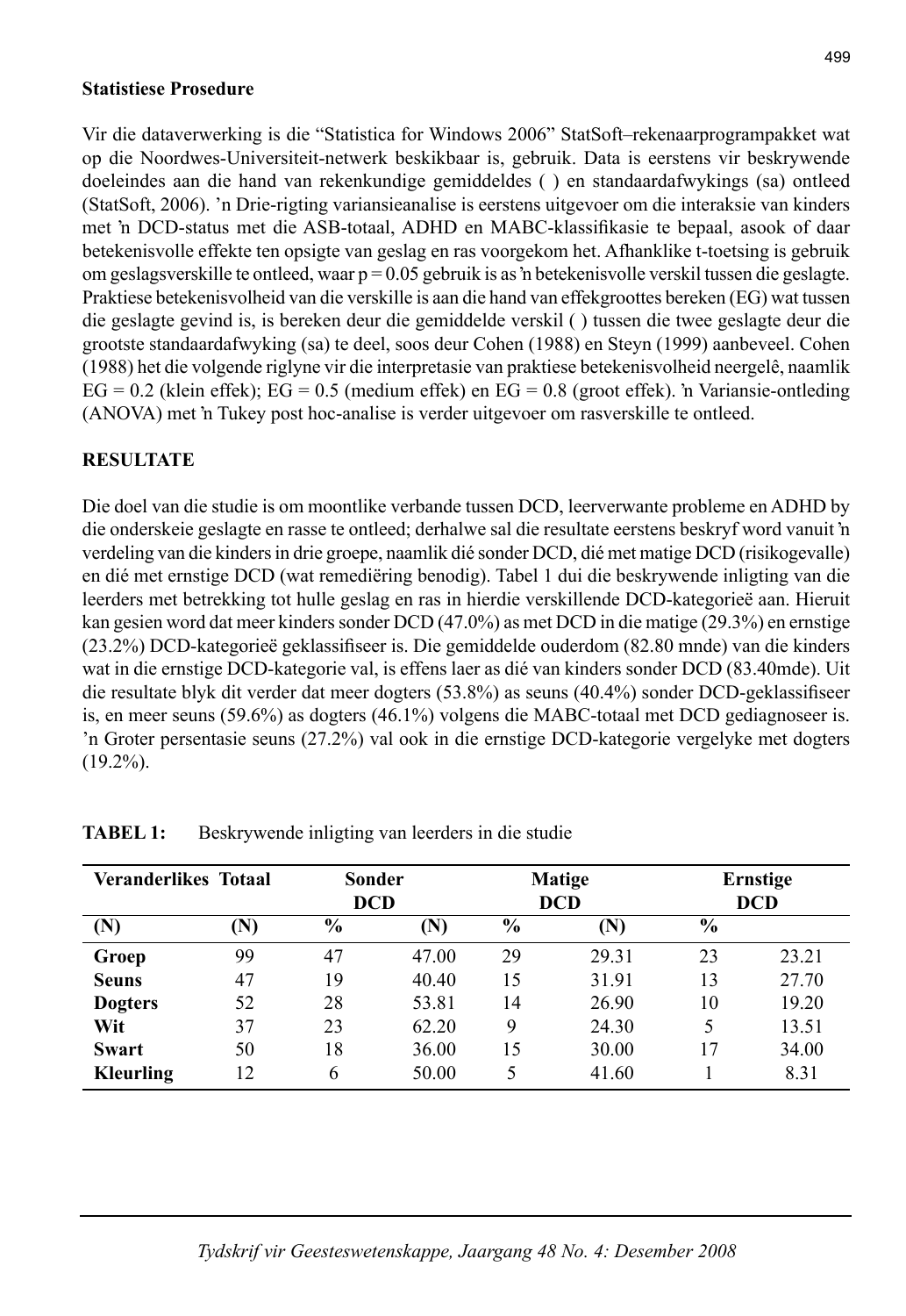Uit die resultate blyk dit verder dat meer wit (62.2%) as swart (36%) en Kleurlingkinders (50%) sonder DCD geklassifiseer is, en meer swart (64%) as wit (37.8%) en Kleurlingkinders (49.9%) volgens die MABC-totaal gesamentlik met matige en ernstige DCD gediagnoseer is.

 Die moontlike interaksies tussen ras, geslag en DCD-status is eerstens met behulp van drierigtingvariansie-analise ontleed. Uit hierdie analise van kinders met DCD-status, wat op die ASB-totaal uitgevoer is, met geslag, ras en MABC-klassifi kasie as faktore, is daar geen betekenisvolle interaksies

| Verander-                 |                                                                               | <b>Seuns</b>   |       | <b>Dogters</b> |                        |      | Betekenisvolheid van verskille |                  |          |                          |  |
|---------------------------|-------------------------------------------------------------------------------|----------------|-------|----------------|------------------------|------|--------------------------------|------------------|----------|--------------------------|--|
| likes                     |                                                                               |                |       |                |                        |      |                                |                  |          |                          |  |
| <b>Kinders sonder DCD</b> |                                                                               |                |       |                |                        |      |                                |                  |          |                          |  |
|                           | ${\bf N}$                                                                     | $\overline{X}$ | sa    | ${\bf N}$      | $\overline{X}$         | sa   | t-waardep-waarde<br>gvv        |                  | EG       |                          |  |
| Waarne-                   |                                                                               |                |       |                |                        |      |                                |                  |          |                          |  |
| ming                      | 19                                                                            | 4.84           | 0.50  | 28             | 4.75                   | 0.51 | 45                             | 0.60             | 0.54     |                          |  |
| Ruimtelik                 | 19                                                                            | 3.94           | 0.91  | 28             | 3.75                   | 0.88 | 45                             | 0.74             | 0.46     |                          |  |
| Redenering 19             |                                                                               | 3.26           | 1.19  | 28             | 3.78                   | 1.16 | 45                             | $-1.49$          | 0.14     |                          |  |
| Numeries                  | 19                                                                            | 3.21           | 1.13  | 28             | 3.07                   | 1.05 | 45                             | 0.43             | 0.66     | $\overline{\phantom{0}}$ |  |
| Gestalt                   | 19                                                                            | 3.63           | 0.83  | 28             | 3.64                   | 0.82 | 45                             | $-0.04$          | 0.96     |                          |  |
| Koördi-                   |                                                                               |                |       |                |                        |      |                                |                  |          |                          |  |
| nasie                     | 19                                                                            | 3.36           | 1.06  | 28             | 3.71                   | 0.89 | 45                             | $-1.20$          | 0.23     |                          |  |
| Geheue                    | 19                                                                            | 4.31           | 1.05  | 28             | 4.39                   | 0.99 | 45                             | $-0.25$          | 0.80     |                          |  |
| Begrip                    | 19                                                                            | 3.21           | 1.27  | 28             | 3.14                   | 1.14 | 45                             | 0.19             | 0.85     |                          |  |
| ASB                       | 19                                                                            | 29.78          | 5.07  | 28             | 30.25                  | 5.10 | 45                             | $-0.30$<br>0.76  |          |                          |  |
| ADHD-                     |                                                                               |                |       |                |                        |      |                                |                  |          |                          |  |
| totaal                    | 19                                                                            | 10.47          | 9.95  | 28             | 5.35                   | 6.08 | 45                             | 2.18             | $0.03*$  | 0.51                     |  |
|                           |                                                                               |                |       |                | <b>Kinders met DCD</b> |      |                                |                  |          |                          |  |
|                           | $\overline{X}$<br>$\overline{X}$<br>${\bf N}$<br>${\bf N}$<br>sa<br>sa<br>gvv |                |       |                |                        |      |                                | t-waardep-waarde | EG       |                          |  |
| Waarne-                   |                                                                               |                |       |                |                        |      |                                |                  |          |                          |  |
| ming                      | 28                                                                            | 4.32           | 0.94  | 24             | 4.41                   | 1.18 | 50                             | $-0.32$          | 0.74     |                          |  |
| Ruimtelik                 | 28                                                                            | 3.43           | 1.10  | 24             | 3.29                   | 1.08 | 50                             | 0.44             | 0.65     |                          |  |
| Redenering 28             |                                                                               | 3.14           | 1.32  | 24             | 3.12                   | 1.03 | 50                             | 0.05             | 0.95     |                          |  |
| Numeries                  | 28                                                                            | 2.39           | 1.19  | 24             | 2.70                   | 1.23 | 50                             | $-0.93$          | 0.35     | -                        |  |
| Gestalt                   | 28                                                                            | 3.04           | 0.99  | 24             | 2.95                   | 1.04 | 50                             | 0.27<br>0.78     |          | $\overline{a}$           |  |
| Koördi-                   |                                                                               |                |       |                |                        |      |                                |                  |          |                          |  |
| nasie                     | 28                                                                            | 2.93           | 0.72  | 24             | 3.54                   | 1.17 | 50                             | $-2.30$          | $0.02*$  | 0.52                     |  |
| Geheue                    | 28                                                                            | 3.61           | 1.34  | 24             | 4.04                   | 1.48 | 50                             | $-1.10$          | 0.27     | $\overline{a}$           |  |
| Begrip                    | 28                                                                            | 2.61           | 1.13  | 24             | 2.58                   | 1.13 | 50                             | 0.07             | 0.94     | $\overline{a}$           |  |
| <b>ASB</b>                | 28                                                                            | 25.46          | 5.31  | 24             | 26.66                  | 5.64 | 50                             | $-0.79$          | 0.43     |                          |  |
| ADHD-                     |                                                                               |                |       |                |                        |      |                                |                  |          |                          |  |
| totaal                    | 28                                                                            | 18.54          | 17.85 | 24             | 6.04                   | 9.19 | 50                             | 3.09             | $0.00**$ | 0.71                     |  |

**TABEL 2:** Betekenisvolheid van verskille met betrekking tot leerverwante vaardighede en ADHD van seuns en meisies met en sonder DCD (MABC-totaal)

sa - standaardafwyking, < 15de persentiel – matig, < 5de persentiel – ernstig, \*p-waarde < 0.05,

\*\*p-waarde < 0.01, EG (Effekgrootte) = 0.2 (klein effek); EG = 0.5 (medium effek) en EG = 0.8 (groot effek),

gvv – grade van vryheid

500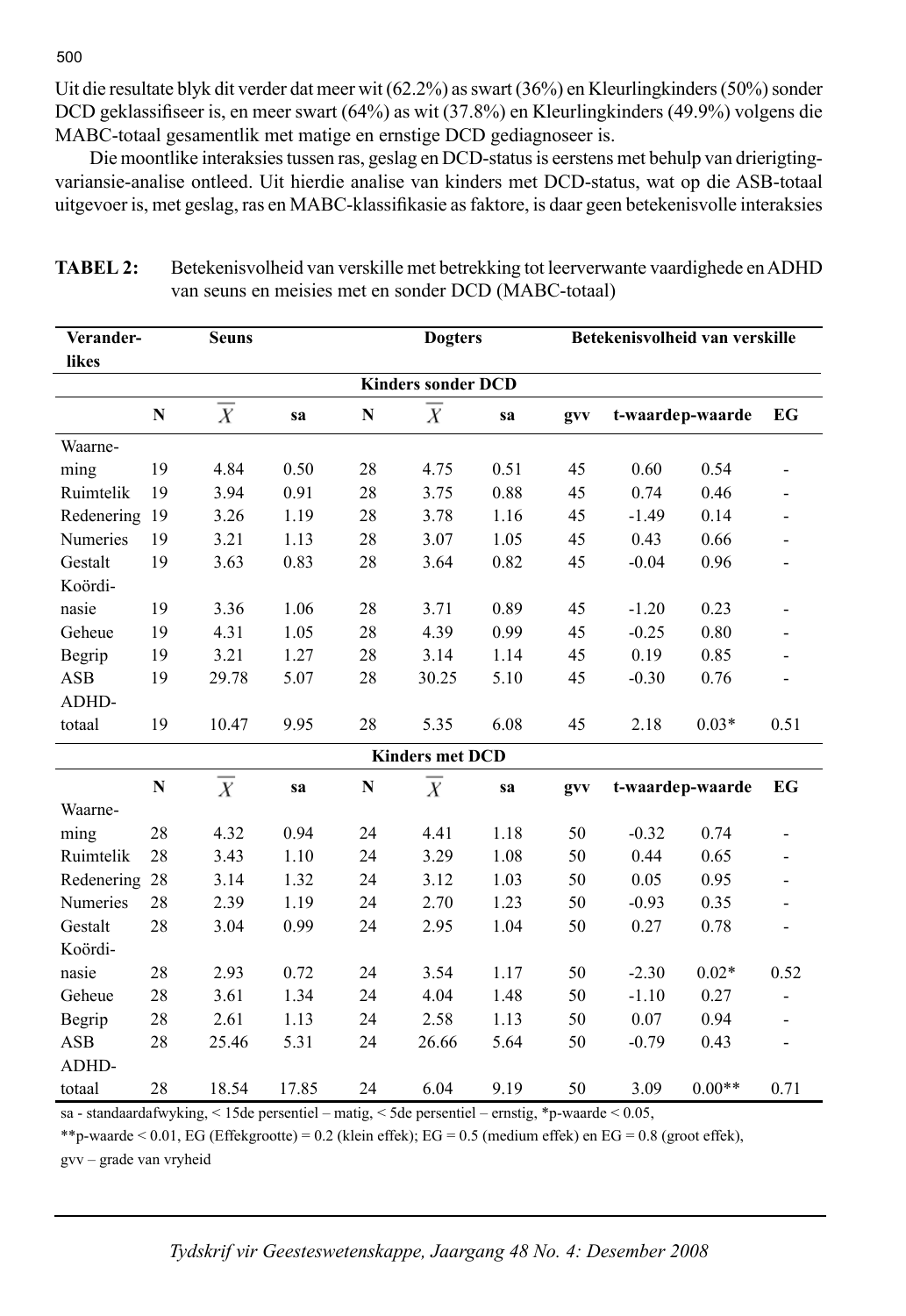gevind nie, terwyl daar wel betekenisvolle effekte was ten opsigte van ras [F  $(2;87) = 11,22$ ; p < 0.001] en MABC-klassifikasie  $[F(1;87) = 5,21; p < 0.025]$ . Verder, uit die drierigting-variansie-analise, wat op die ADHD-totaal uitgevoer is, met geslag, ras en MABC-klassifi kasie as faktore op kinders met DCD-status, is daar geen betekenisvolle interaksies ten opsigte van ras gevind nie, alhoewel daar wel betekenisvolle effekte was ten opsigte van geslag [F (1;87) = 4,94; p < 0.03] en MABC-klassifikasie  $[F(1;87) = 1,05; p < 0.31].$ 

 Uit Tabel 2, wat betekenisvolheid van verskille tussen die standaardpunte van die agt subitems van die ASB, asook die ADHD-totaal tussen seuns en dogters sonder en met DCD aantoon, blyk dit dat daar geen betekenisvolle verskille tussen die leerverwante vaardighede van seuns en dogters sonder DCD te bestaan nie. Seuns sonder DCD het egter 'n betekenisvolle hoër ADHD-totaal met 'n matige praktiese effek ( $EG = 0.51$ ) getoon in vergelyking met dogters sonder DCD. Daar is slegs twee betekenisvolle verskille met matige praktiese effekte tussen seuns en dogters in die groep mét DCD gevind, waar die seuns die swakste in koördinasievaardighede ( $EG = 0.52$ ) gevaar het, terwyl hulle gemiddelde ADHD-totaal ook statisties en prakties betekenisvol hoër is (EG = 0.71) (dus swakker is) as by die dogters met DCD .

 Tabel 3 toon die gemiddelde standaardpunte in die onderskeie subitems en die ASB-totale standaardpunt sowel as die ADHD-totaal van kinders in die verskillende rasgroepe met DCD aan. Hieruit kan gesien word dat daar by drie van die veranderlikes betekenisvolle verskille tussen die rasgroepe voorgekom het. Hoogs betekenisvolle verskille is gevind ten opsigte van numeriese vaardighede, waar die swart kinders betekenisvol swakker as die wit en Kleurlingkinders gevaar het. Daar is verder by verbale begripsvaardighede asook by die ASB-standaardpunt-totaal betekenisvol swakker leerverwante vaardighede by swart kinders vergeleke met die wit kinders gevind, alhoewel swart en Kleurlingkinders nie ten opsigte van hierdie aspekte van mekaar verskil het nie. Geen betekenisvolle verskille is tussen die verskillende rasgroepe met betrekking tot hulle ADHD-totaal gevind nie.

| <b>Veranderlikes</b> | Wit |                                              |       | <b>Swart</b> |                       |       |   | Kleurling        | Betekenisvol-<br>heid van<br>verskille |                          |
|----------------------|-----|----------------------------------------------|-------|--------------|-----------------------|-------|---|------------------|----------------------------------------|--------------------------|
|                      | N   | $\overline{\phantom{a}}$<br>$\boldsymbol{X}$ | sa    | N            | _<br>$\boldsymbol{X}$ | sa    | N | $\boldsymbol{X}$ | sa                                     | Groep                    |
| Waarneming SP        | 14  | 4.71                                         | 0.61  | 32           | 4.28                  | 1.14  | 6 | 4.00             | 1.26                                   |                          |
| Ruimtelik SP         | 14  | 3.86                                         | 0.77  | 32           | 3.16                  | 1.19  | 6 | 3.33             | 0.82                                   |                          |
| Redenering SP        | 14  | 3.64                                         | 1.15  | 32           | 2.94                  | 1.22  | 6 | 3.00             | 0.89                                   | $\overline{\phantom{0}}$ |
| Numeries SP          | 14  | 3.29                                         | 1.07  | 32           | 2.03                  | 1.03  | 6 | 3.50             | 1.05                                   | $1-2**$ , $2-3*$         |
| <b>Gestalt SP</b>    | 14  | 3.50                                         | 0.76  | 32           | 2.78                  | 1.09  | 6 | 3.01             | 0.63                                   |                          |
| Koördinasie SP       | 14  | 3.64                                         | 0.93  | 32           | 3.00                  | 0.92  | 6 | 3.33             | 1.37                                   |                          |
| Geheue SP            | 14  | 4.36                                         | 1.15  | 32           | 3.44                  | 1.5   | 6 | 4.51             | 0.84                                   |                          |
| Verbale begrip       | 14  | 3.57                                         | 1.16  | 32           | 2.16                  | 0.81  | 6 | 2.67             | 1.21                                   | $1 - 2**$                |
| <b>ASB SP</b>        | 14  | 30.57                                        | 4.52  | 32           | 23.78                 | 4.83  | 6 | 27.30            | 3.56                                   | $1 - 2$ **               |
| ADHD-totaal          | 14  | 11.00                                        | 12.07 | 32           | 14.28                 | 17.37 | 6 | 8.83             | 14.88                                  |                          |

**TABEL 3:** Betekenisvolheid van verskille met betrekking tot leerverwante vaardighede en ADHD van verskillende rasgroepe met DCD

 SP=standaardpunt; sa - standaardafwyking, < 15de persentiel – matig, < 5de persentiel – ernstig, \*p-waarde < 0.05, \*\*p-waarde < 0.01, 1 – Blank, 2 – Swart, 3 – Kleurling.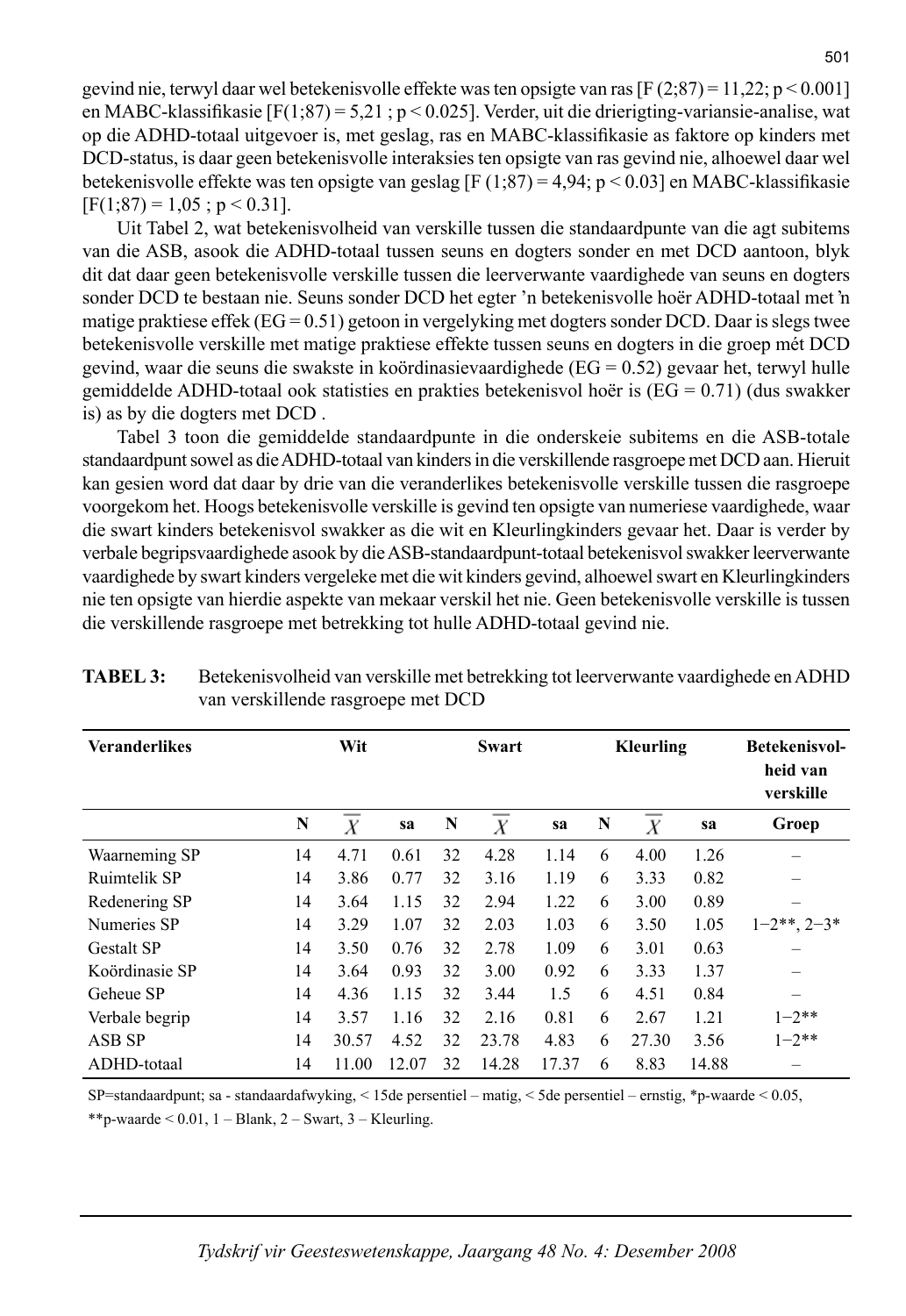Wat die onderskeie totale vir die ASB, MABC en ADHD betref, blyk daar volgens Tabel 4 slegs by die ASB, betekenisvolle rasgroepverskille vir kinders met DCD te wees. In die ASB-toets het wit kinders 'n betekenisvol hoër ASB-totaal as swart kinders behaal.

| TABEL 4: | Betekenisvolheid van verskille met betrekking tot DCD, leerverwante vaardighede en |
|----------|------------------------------------------------------------------------------------|
|          | ADHD van verskillende rasgroepe (ADHD-totaal, MABC-totaal en ASB-totaal)           |

| <b>Veranderlikes</b> | Wit |        |       |    | <b>Swart</b> |       |    | Kleurling |       | Betekenisvol-<br>heid van<br>verskille |  |
|----------------------|-----|--------|-------|----|--------------|-------|----|-----------|-------|----------------------------------------|--|
|                      | N   | Х      | sa    | N  | X            | sa    | N  | Y         | sa    | Groep                                  |  |
| Waarneming SP        | 14  | 4.71   | 0.61  | 32 | 4.28         | 1.14  | 6  | 4.00      | 1.26  | —                                      |  |
| ASB-totaal           | 37  | 168.30 | 20.21 | 50 | 138.10       | 30.07 | 12 | 151.4     | 17.99 | $1 - 2$ **                             |  |
| MABC-totaal          | 37  | 8.70   | 5.38  | 50 | 11.52        | 4.87  | 12 | 11.42     | 6.78  |                                        |  |
| ADHD-totaal          | 37  | 9.08   | 9.11  | 50 | 12.12        | 15.42 | 12 | 6.00      | 10.75 | ٠                                      |  |

sa - standaardafwyking, < 15de persentiel – matig, < 5de persentiel – ernstig, \*p-waarde < 0.05,

\*\*p-waarde  $\leq 0.01$ ,  $1 - Blank$ ,  $2 - Swart$ ,  $3 - Kleurling$ .

Die afl eiding kan gevolglik gemaak word dat die leerverwante vaardighede van wit, swart en Kleurlingkinders wel deur DCD beїnvloed word, maar dat die invloed 'n soortgelyke resultaat op die meeste aspekte van hulle leerverwante vaardighede uitoefen.

# **GEVOLGTREKKING**

Die resultate van hierdie studie het getoon dat geringe geslags- en rasverskille met betrekking tot leerverwante vaardighede en ADHD tussen die ouderdomme van 6 en 7 jaar by skoolbeginners voorkom. Wat ras en geslag betref, het die meeste van die verskille by kinders met DCD met betrekking tot die ASB-totaal voorgekom. Die verskillende rasgroepe het geen verskille ten opsigte van die ADHD totaal getoon nie, maar geslagsverskille is wel ten opsigte van ADHD by kinders met DCD gevind. Seuns en dogters sonder DCD het ook betekenisvol ten opsigte van die ADHD totaal verskil waar seuns in beide gevalle die geslag was wat die grootste uitvalle getoon het. Die gemiddelde ADHD waardes van kinders wat met DCD geïdentifiseer is, was egter heelwat groter (dus swakker) as die van kinders sonder DCD. Die verskille tussen gemiddelde ADHD waardes wat behaal is deur die onderskeie geslagte was verder ook heelwat groter in die DCD groep. Hierdie resultate stem ooreen met ander navorsingsbevindinge (APA, 2000:90; Bester, 2006:33, Winnick, 2005:194) naamlik dat ADHD, soos leerverwante probleme en DCD, meer gereeld by seuns as by dogters voorkom, met 'n seun-tot-dogter-verhouding wat wissel van 2:1 tot 9:1.

 Die literatuur dui aan dat seuns in 'n groter mate as dogters met DCD (Winnick, 2005:194) gediagnoseer word. Hoewel daar meer seuns in die groep met DCD was, het hierdie studie grotendeels 'n nie-betekenisvolle geslagsinteraksie met betrekking tot leerverwante aangedui, aangesien 7 van die 8 subitems nie-betekenisvolle verskille by kinders met DCD getoon het. 'n Geslagsinteraksie is wel by die koördinasie subskaal in die ASB gevind, waar seuns met DCD 'n hoër mate van koördinasieprobleme ondervind het, wat uit die aard van toets veral op fynspieragterstande dui. Diè verskille word deur ander navorsingsbevindinge bevestig (APA, 2000:90, Macintyre & McVitty, 2004:130; Winnick, 2005:194).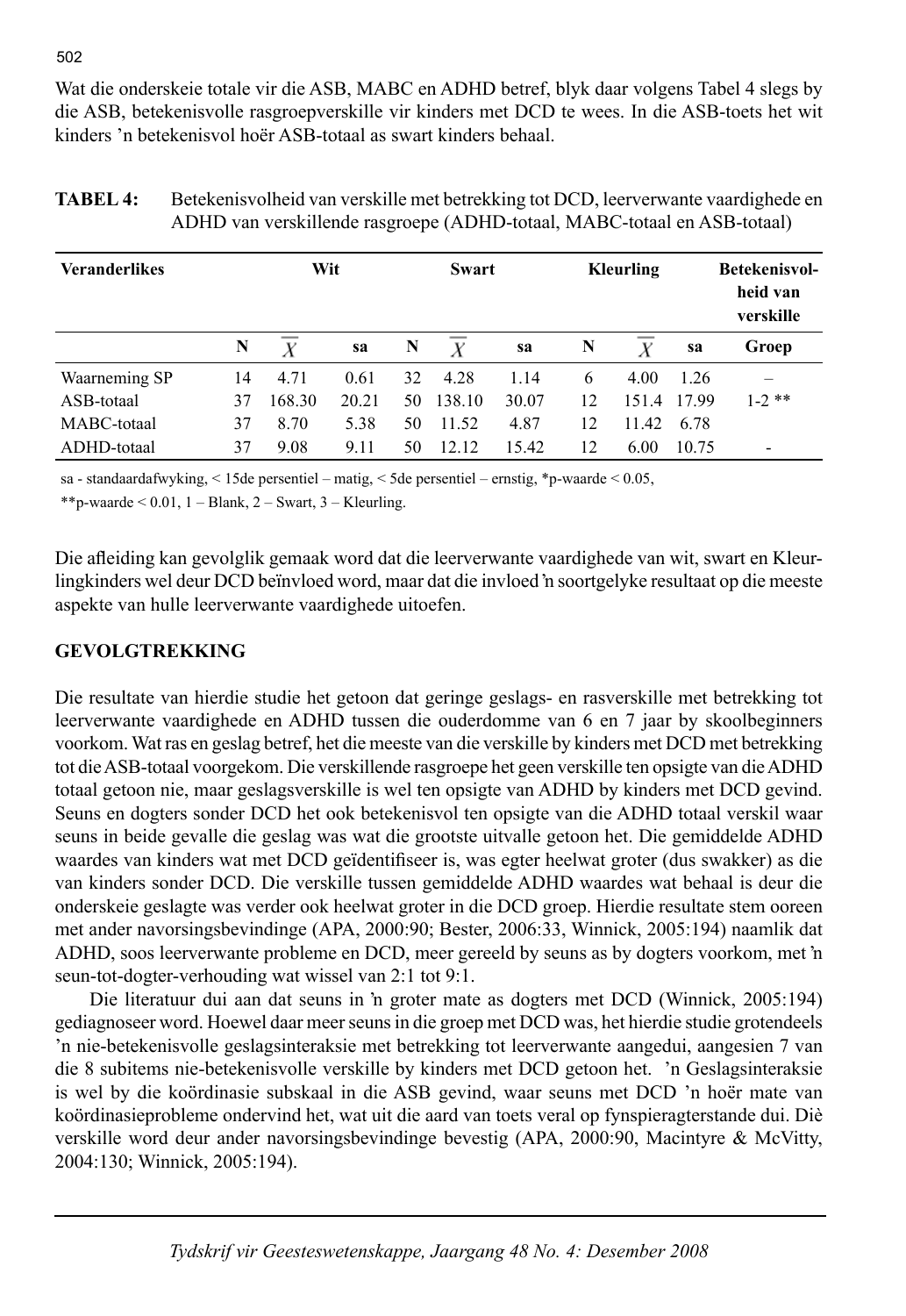Wat rasspesifieke verskille in leerverwante vaardighede wat met DCD verband hou, betref, dui die resultate van die studie wel 'n rasspesifieke interaksie tussen ras en die MABC-totaal aan. Swart kinders se numeriese vaardighede was betekenisvol swakker as dié van wit en Kleurlingkinders. Hierdie vaardigheid is in die beginjare van die kind se skoolloopbaan belangrik vir suksesvolle skoolvordering en later vir wiskundige vaardighede. Die swart kinders het ook betekenisvol swakker as die wit kinders, maar nie die Kleurlingkinders nie, in verbale begrip en die ASB-totaal gevaar. Hierdie agterstande kan tot gevolg hê dat taalontwikkeling en hantering van akademiese take asook algehele funksionering op skool belemmer kan word. Hierdie verskille wat gevind is, behoort gevolglik aangespreek te word. Aangesien 'n skoolbeginner gekonfronteer word met probleme wat op motoriese agterstande berus en wat gevolglik sy skoolvordering kan strem, is dit belangrik om veral voorkomende strategieë te gebruik om die probleme aan te spreek. Die vroegtydige identifisering van kinders met motoriese ontwikkelingsagterstande en die aanbieding van ouderdomsgepaste motoriese–ontwikkelingsprogramme in die voorskoolse jare is gevolglik belangrik om jong kinders gereed te kry vir die formele skooljare. Sodanige programme wat deur opgeleide persone aangebied word, kan perseptuele tekorte asook grootmotoriese ontwikkeling wat die onderbou van fynmotoriese vaardigheid vorm, aanspreek wat tot minder probleme in dié verband by veral seuns kan bydra wanneer hulle skool toe gaan. Aandagtekorte is dikwels die gevolg van konsentrasieprobleme wat eerder in onvoldoende oogfunksionering geleë is. (Cheatum & Hammond, 2000:266). Motoriese programme kan ook die probleem aanspreek deurdat visuele vaardighede 'n belangrike rol speel in die uitvoering van motoriese vaardighede. Die bevindinge van hierdie studie hou ook waarde in vir onderwysers en opvoeders wat daagliks met skoolbeginners werk, aangesien dit aspekte uitgewys het wat dalk meer aandag by kinders van verskillende rasse en geslagte moet kry. Die bevindinge beklemtoon ook dat daar vroegtydig aandag aan die motoriese probleme van kinders met DCD geskenk moet word.

 Die resultate van die studie moet in die lig van enkele tekortkominge wat met die studie ondervind is, beoordeel word. Die studie het leemtes getoon ten opsigte van groepgroottes, veral tydens die verdeling in rasgroepe wat meegebring het dat sekere rasgroepe 'n kleiner verteenwoordiging in die steekproef gehad het. 'n Variansie analise het wel laer gemiddelde waardes in sommige van die veranderlikes aangedui in die groep kinders in die skool wat kinders met die swakste sosio-ekonomiese omstandighede verteenwoordig het. Te min detail is egter ingewin oor die sosio-ekonomiese agtergrond en geskiedenis van die kinders om die invloed hiervan in die resultate te kon verwerk. Daar word gevolglik aanbeveel dat verdere navorsing genoegsame inligting oor hierdie aspek moet inwin ten einde moontlike invloede soos stimulasie tydens die voorskoolse jare sinvol te kan ontleed. Enkele geslags- en rasverskille is met die studie by 6- tot 7-jarige skoolbeginners in hulle leerverwante en aandagvaardighede uitgewys indien hulle ontwikkelingskoördinasieprobleme het. Verdere studies word egter aanbeveel om die bevindinge, veral met betrekking tot verskille tussen die onderskeie rasgroepe, te bevestig.

#### **BEDANKINGS**

Die navorsers spreek hulle opregte waardering uit teenoor dr. AW Nienaber vir haar hulp met die ontleding en van die ASB toetsbattery, asook aan die Noordwes-Universiteit vir die finansiële steun om die projek te kon aanpak.

#### **BIBLIOGRAFIE**

American Psychiatric Association. 2000. *Diagnostic and statistical manual of mental disorders*. (4th ed.). Washington, DC: Author. 943p.

Bester, H. 2006. *Beheer aandag-afleibaarheid: 'n Suid-Afrikaanse gids vir ouers, onderwysers & terapeute.* Eerste uitgawe. Kaapstad: NB-uitgewers (Edms) beperk. 165p.